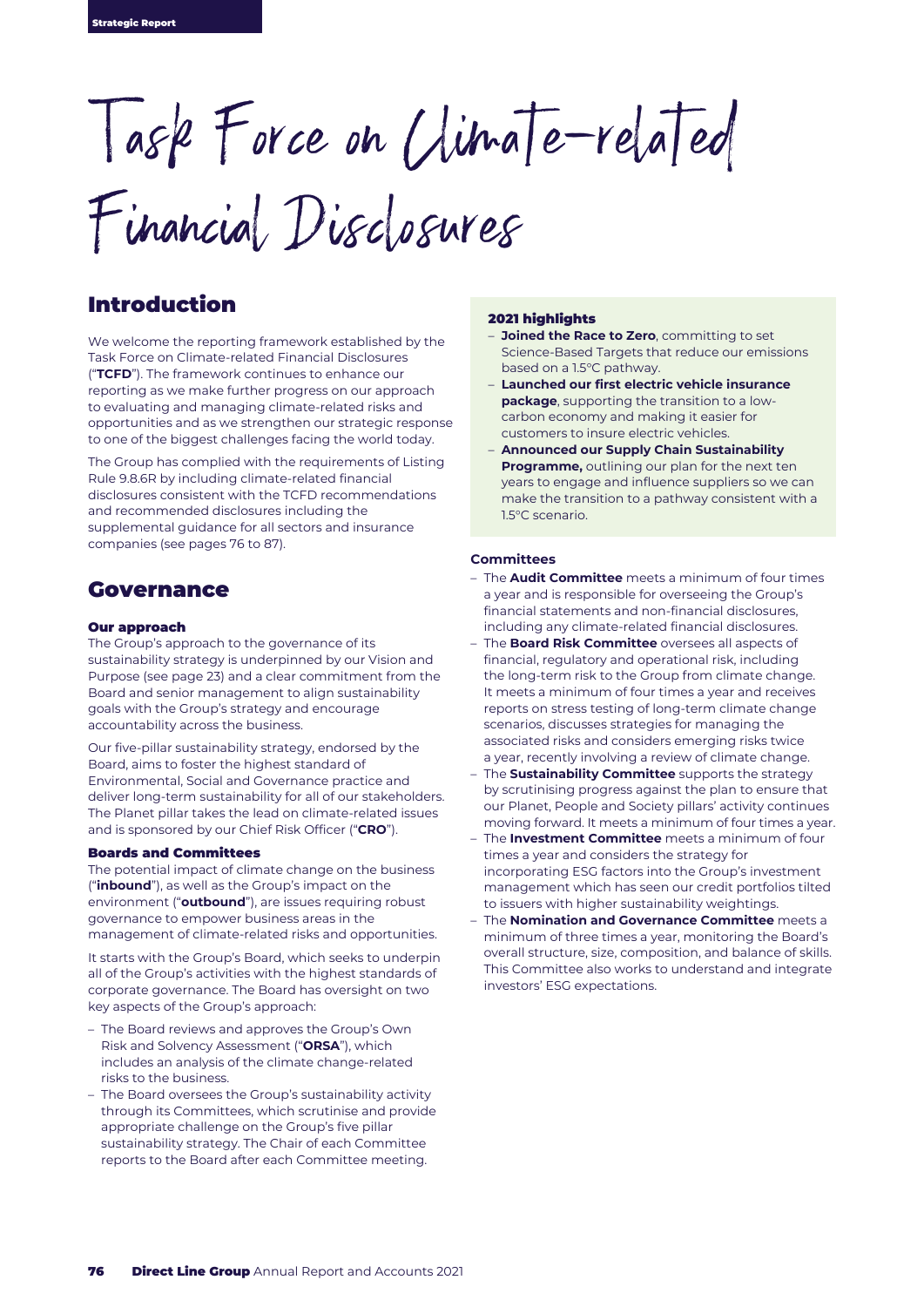The Group's **Sustainability Committee** considers the work of the Planet pillar, alongside the Group's wider sustainability strategy. The Committee has taken a keen interest in the process towards setting Science-Based Targets, external activity undertaken by the Group to influence climate debates including the ABI's Climate Change Roadmap and the Sustainable Markets Initiative Insurance Task Force. The Committee has also discussed prominent public policy challenges such as flooding and accelerating the transition to electric vehicles.

#### Management's role

There are three primary management roles designed to assign responsibility for the delivery of the Group's assessment and management of climate-related issues:

- the CEO has overall responsibility for climate change and environmental matters;
- the CRO is responsible for overseeing the management of climate change-related financial risk and sponsors the Planet pillar of the Group's sustainability framework. The CRO is also the senior manager with responsibility for assessing and monitoring climate change-related risk. In that capacity, the CRO oversees the work of the Risk function in analysing and stress testing the potential future impact of climate change on the business. The results of these stress tests are submitted to the Risk Management Committee, the Board Risk Committee and the Board, including as part of the ORSA; and
- the CFO is responsible for overseeing the implementation of the Group's investment strategy and is advised by the Investment Committee on the application of ESG weightings, including those related to climate change, to the relevant portfolios. The CFO is a member of the Investment Committee and the CEO, CRO and the Director of Investment Management & Treasury are attendees.

To support the Sustainability Committee's oversight and in recognition of the Group's increased focus on climaterelated activity the Group formed a **Climate Executive Steering Group** which reports into the Sustainability Committee. Chaired by Tim Harris, our former CFO, the Climate Executive Steering Group consists of members representing various teams from across the business to assess potential impacts of climate change with the aim of ensuring risks are identified and managed effectively. The Steering Group's responsibilities include:

- prioritising the Group's focus on preparation for submitting Science-Based Targets;
- overseeing input in the Group's business development and strategic processes to make sure climate is given appropriate consideration in long-term strategy and planning; and
- considering the risk management challenges presented by climate change including financial risk related to underwriting and investments.

#### Group Audit

Group Audit provides an independent and objective view of the adequacy and effectiveness of the Group's risk management, governance and internal control framework. The Group Audit Plan includes climate-related reviews.

## Strategy

There is strong empirical evidence and scientific consensus that human activity is causing an increase in global temperature. The impact has far-reaching implications for economies and societies around the world. If further warming was to continue the physical and economic impacts that could result may be significant, with the extent of these impacts dependent on the action taken to tackle climate change.

The insurance industry is not immune and for general insurers there are specific risks and opportunities at play. We want to contribute to a long-term sustainable future and know that through our actions as a business we can contribute to climate risk mitigation.

As a major motor insurer, we recognise our position in the motor eco-system and that we have a part to play in reducing the impact motor vehicles have on climate change.

The adoption of electric vehicles continues to increase and we are providing our customers access to insurance solutions that support this transition. In 2021, we released our first ever electric vehicle insurance package for new Direct Line policyholders (see page 81), a proposition that makes it easier for customers to insure electric vehicles, while aiming to fix them in the most energy-efficient repair network in the UK.

Our new electric vehicle proposition is only one of a number of initiatives that are now underway across the organisation, supporting our aim of protecting our business from climate change and giving back more to the planet than we take out.

#### Climate change risks and opportunities

We recognise that the long term and forward-looking nature of climate-related risk is complex to manage, and that the risk the Group is exposed to could vary in materiality depending on product, business area or investment. The specific impacts of climate change on our business fall into three broad categories:

- **physical risks and opportunities** resulting from the physical effects of climate change;
- **transition risks and opportunities** arising from the transition to a lower-carbon economy; and
- **liability risks** arising when parties who have suffered losses from climate change seek to recover them from those they believe may have been responsible.

In general, transition risks are likely to materialise more rapidly than physical risks, which are likely to be gradual and materialise in the longer term.

The timing of liability risks is less certain due to the nature of the exposure.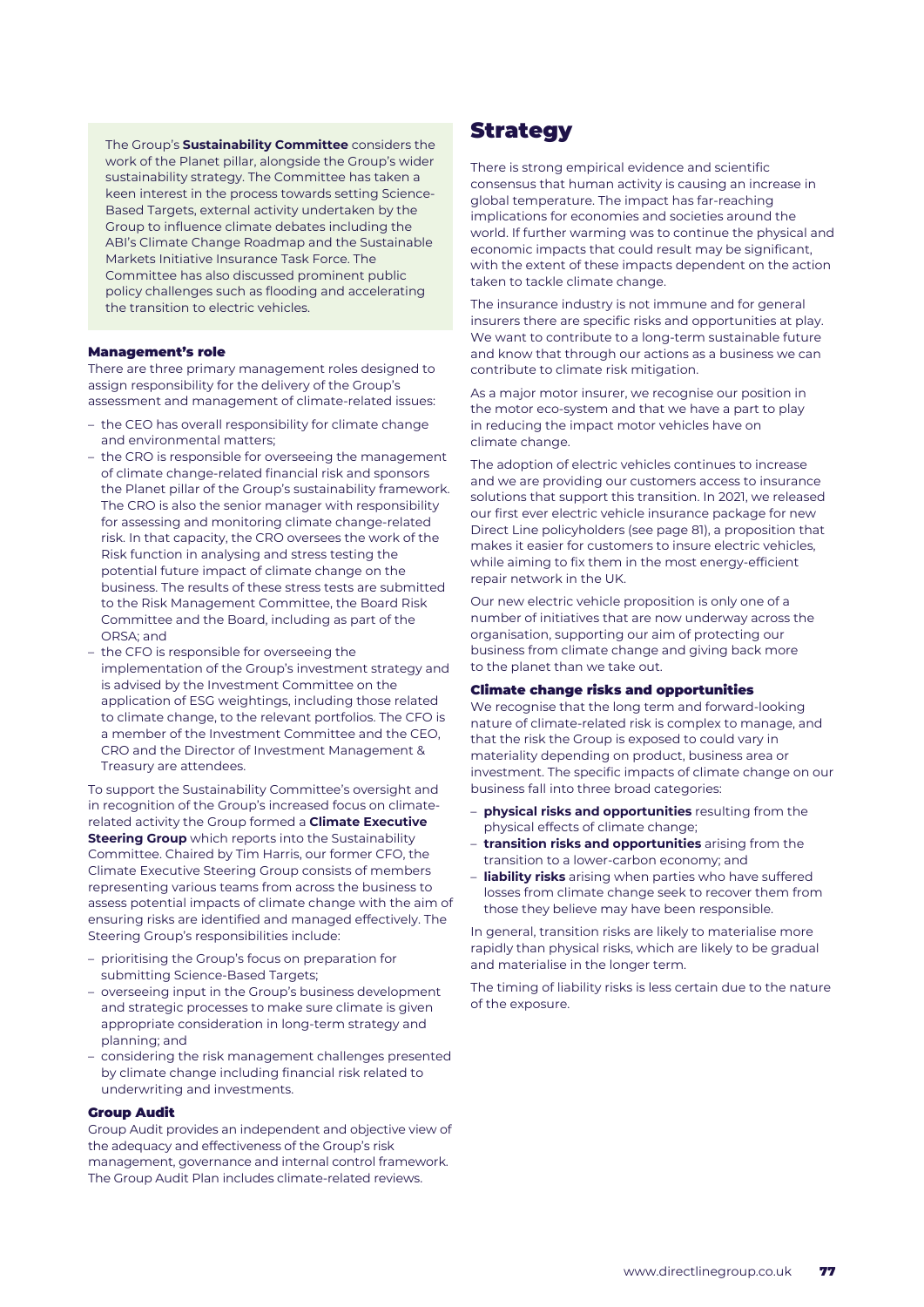Whilst such risks can create uncertainty that we must continue to manage, we also recognise the transition to a low-carbon future creates opportunities to help accelerate the transition and contribute to a sustainable economy. For more information on how we are mitigating risks and harnessing opportunities across our underwriting, operational and investment activities see pages 81 to 83.

During 2021, we took action to examine how we define the time horizons relating to climate risk and opportunity. We consider the following to broadly describe the climaterelated risks and opportunities impacting the Group over the short, medium and long term. We have aligned the time frames closely to pathways representing possible future climate-related scenarios over a thirty-year plus time horizon. Specific issues alongside the associated time horizons are discussed throughout the TCFD disclosure.

**Short (1 – 10 years)** The frequency and severity of natural catastrophes and other weather-related events in the UK could increase, adversely impacting insurance liabilities. The speed of transition to a low-carbon economy could also increase, supported by changes in technology and policy, including the planned ban of new petrol and diesel car sales in the UK from 2030, as announced by the UK Government in November 2020. Throughout these initial stages of transition, we intend to ensure product offerings and capabilities provide insurance solutions that best meet our customers' evolving needs, for example, as seen through the launch of our electric vehicle insurance package for new Direct Line customers in November 2021. On page 81 we report the key risks and opportunities relating to our underwriting activities which includes how we view the potential impacts the transition to electricpowered vehicles could have.

**Medium (10 – 30 years)** The transition towards a lowcarbon economy continues to prompt a strategic and operational response. As consumers become more widely impacted by the transition and further changes in policy and technology are implemented we may see changes to risk nature and profile, and more acute weather-related events in the UK could occur if global temperatures were to continue rising (see page 81 for more information). We aim to enable consumers access to insurance that supports low-carbon choices and that reflects the green transition shift by utilising data and capability generated in the earlier stages of transition. We also plan to reduce climate-related risk exposure in our investment portfolio, which includes the target of ensuring our entire investment portfolio is net zero emissions by 2050 (see pages 83 and 86).

**Long (30+ years)** If further warming was to continue and no action taken to curb the longer-term impacts of climate change on our planet, the physical impacts could intensify. If chronic risks such as changes in precipitation patterns and extreme variability in weather-related events were to occur, we could see significant changes in the Group's underwriting criteria to maintain risk appetite. We may also see a shift in dynamics within the markets we operate and invest in, creating both risk and opportunity.

## Financial planning

We acknowledge that there are risks posed by climate change that could potentially have impacts on financial performance and financial position.

As an underwriter, we actively measure climate-related risk through climate risk modelling due to the nature of the Group's products (see page 84). Climate risk is also integrated into the Group's overall approach to risk management (see page 84). We also undertake scenario analysis to enhance management of longer-term climaterelated financial risks (see pages 79 and 80).

We recognise our prices, products and operations will evolve as climate change influences manifest themselves through changing loss patterns, however, a failure to understand the scale of change in market demand for products and services due to climate-related policy, technology and consumer preference, could have adverse impacts on revenue.

We are already experiencing increased climate-related operating costs and capital expenditure, seen, for example, through the ongoing investments we make to reduce the overall GHG emissions in our office estate and repair centres. We are aware, however, of the longer-term benefits such investments can bring in enhancing operational efficiency and resilience whilst also reducing impact on the environment.

Our financial investments represent one of the largest assets on our balance sheet. The impacts of potential physical and transition risks arising in the wider economy could have an impact on our investment portfolio, through their influence on the value of assets. See pages 83 and 86 for further information on how we are integrating climate-related considerations into our long-term investment management strategy to develop resilience against this risk.

As the potential for increasing adverse physical impacts due to climate change exists, we, as a general insurer, are aware that insurance liabilities could be impacted as more acute, and potentially more chronic, weather-related events are experienced in the UK. Approaches to understand this impact further are discussed throughout the TCFD disclosure.

#### Establishing Strategic Management Actions

Alongside science-based target setting we have also established Strategic Management Actions which business areas are now prioritising. These include actions on electric vehicles, our supply chain, flood resilience and underwriting footprint. For more information please see page 71.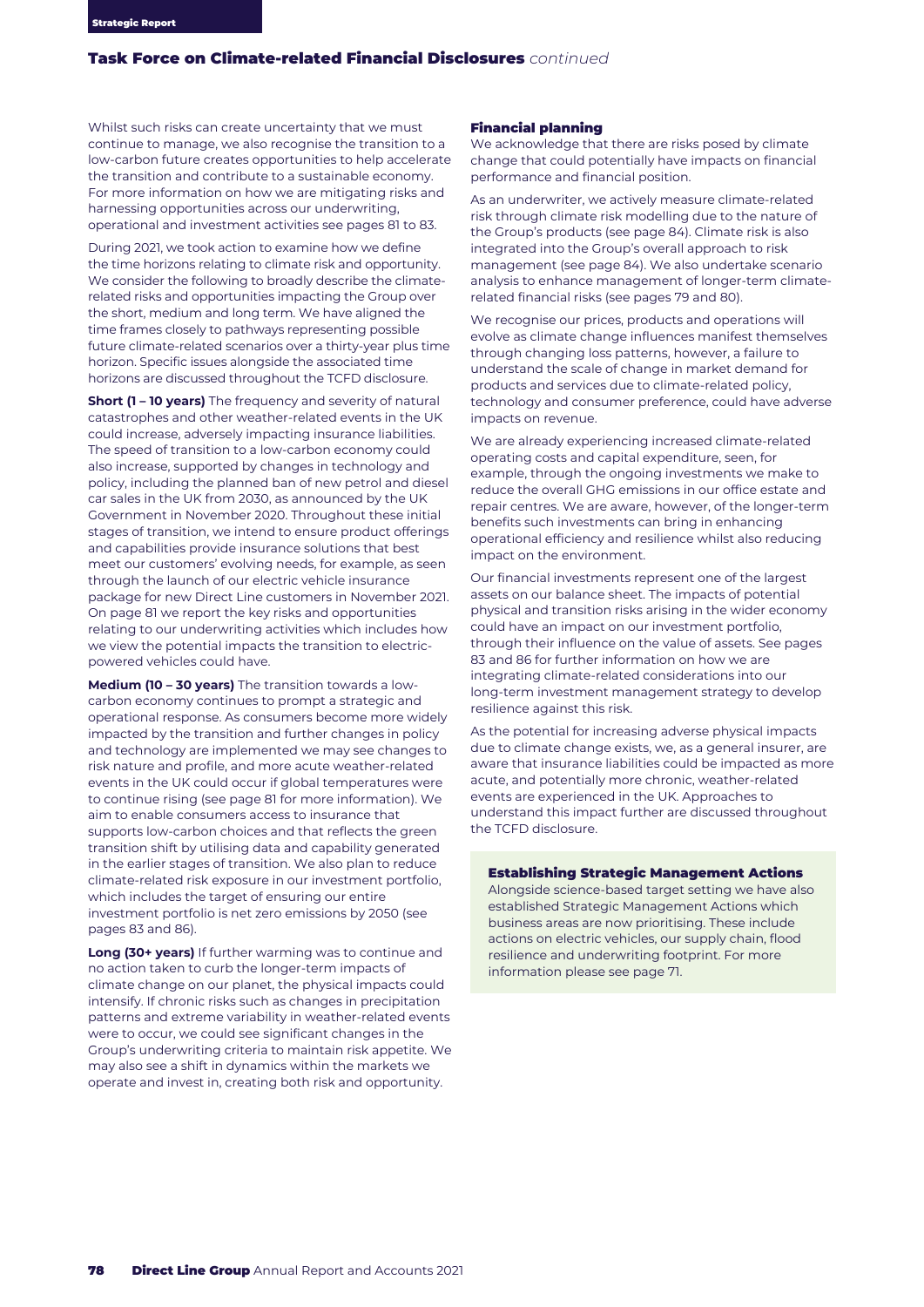## Stress test

During 2021, we considered the financial impacts from three distinct climate scenarios at a ten- and thirty-year time horizon. The analysis was applied to the Group's Solvency II balance sheet as at 31 December 2020. Two of the scenarios represent routes to net zero greenhouse gas emissions and primarily explore transition risk from climate change:

- **Early Action** The transition to a net zero emissions economy started in 2021 so carbon taxes and other policies intensify relatively gradually over the scenario horizon. Global carbon dioxide emissions are reduced to net zero by around 2050. Global warming is limited to 1.8°C by the end of the scenario (relative to pre-industrial levels). Some sectors are more adversely affected by the transition than others, but the overall impact on GDP growth is muted, particularly in the latter half of the scenario once a significant portion of the required transition has occurred and the productivity benefits of green technology begin to be realised.
- **Late Action** The implementation of policy to drive transition is delayed until 2031 and is then more sudden and substantial. Global warming is limited to 1.8°C by the end of the scenario (relative to pre-industrial levels). The more compressed nature of the transition results in material short-term macroeconomic disruption, which is particularly concentrated in carbon-intensive sectors. Output contracts sharply in the UK and international economies. The rapid sectoral adjustment associated with the sharp fall in GDP reduces employment and leads to some assets being stranded, with knock-on consequences for demand and spending. Risk premia rise across multiple assets.

The third scenario primarily explores physical risks from climate change in the event that there are no new climate policies introduced beyond those already implemented.

– **No Additional Action** The absence of transition policies leads to a growing concentration of greenhouse gas emissions in the atmosphere and, as a result, global temperature levels continue to increase, reaching 3.3°C relative to pre-industrial levels by the end of the scenario. This leads to chronic changes in precipitation, ecosystems and sea level. UK and global GDP growth is permanently lower and macroeconomic uncertainty increases.

#### Relative Impact – No Action to Early Action

The following graph illustrates the potential adverse impact to the Group's Solvency II balance sheet value of investment assets and insurance liabilities at Year 30 under the Early Action, Late Action and No Additional Action scenarios. The financial impact of the Early and Late Action are shown relative to the impact of the No Additional Action scenario which is set at 100%.



Figure 1: Year 30 impacts of scenarios relative to the largest No Additional Action scenario

In the Late Action scenario, the delay in policy implementation to transition to a low-carbon economy means there are no transition impacts over the initial ten-year time horizon. However, accelerated transition from 2031 results in greater impacts versus the Early Action scenario over the thirty-year time horizon. Whilst both of these transition scenarios saw material impacts on the investment portfolio, the most significant impacts on both investments and insurance liabilities arose from the physical risk effects of no transition in the No Additional Action scenario (where no additional actions are taken beyond those already announced).

At the thirty-year time horizon, financial impacts in the No Additional Action scenario are nearly double those in the Late Action scenario and physical risks also drove the largest impact on investment results in absolute terms. However, these impacts do not take into account the Group's long-term commitments within its investment strategy, which includes the target of holding a net zero emissions investment portfolio by 2050 (see pages 83 and 86).

All three scenarios would lead to a breach in risk appetite and the No Additional Action Year 30 scenario would also lead to a breach in SCR based on the Solvency II balance sheet as at year-end 2020. However, a set of clearly defined management actions could be deployed in each scenario to address the risks and allow the business to recover to above risk appetite.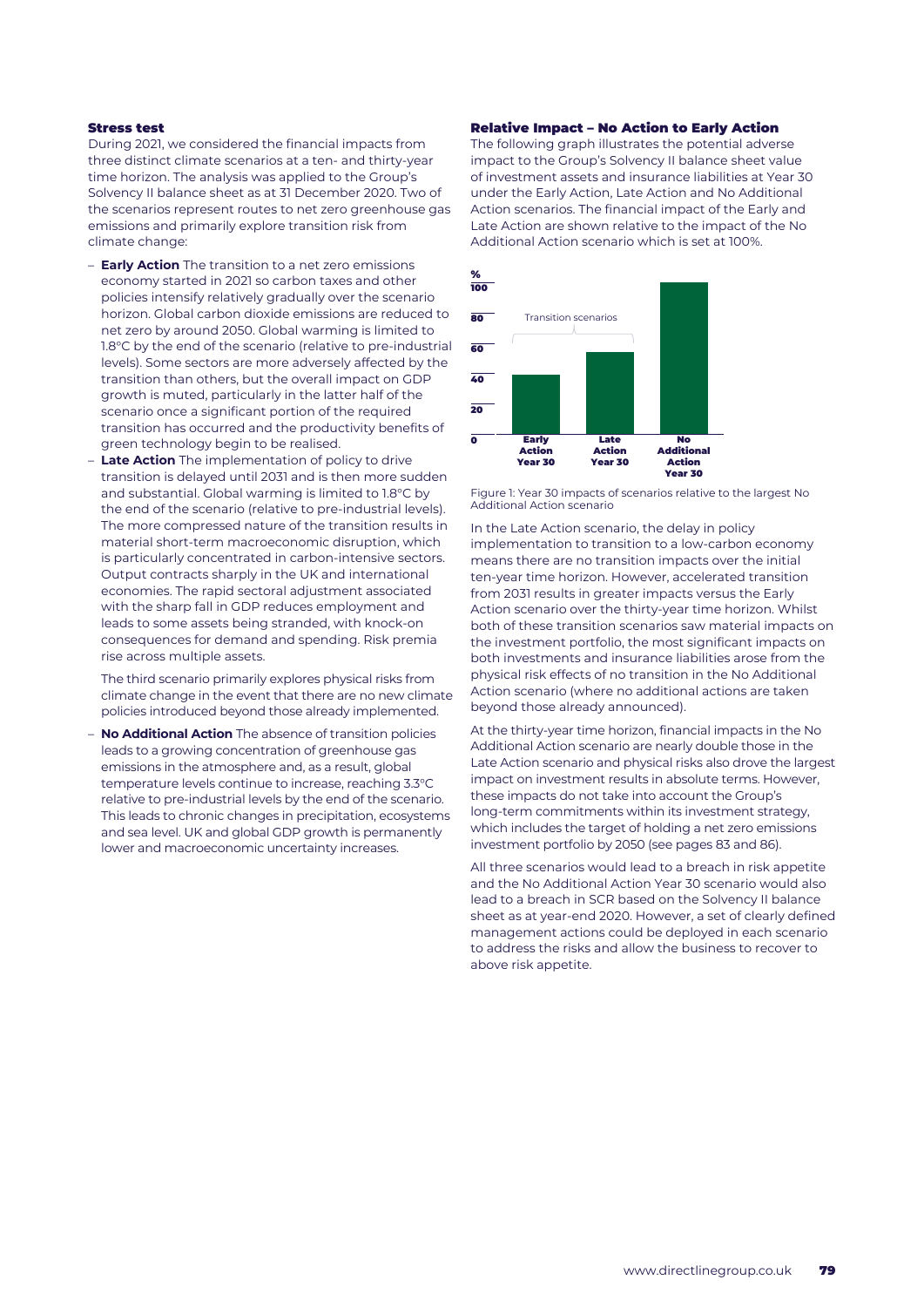### Impact on insurance liabilities v investments

The graph below shows the potential adverse impact on the Solvency II balance sheet value of investment assets and insurance liabilities under the Early Action, Late Action and No Additional Action scenarios at Year 10 and Year 30. The total impact for each scenario is set at 100% and is split between the impact on investments and insurance liabilities.



Figure 2: Share of impacts on insurance liabilities v investments

In all scenarios at the thirty-year time horizon, the impact on insurance liabilities was more limited than on investments. However, insurance liabilities were considered gross of reinsurance and in practice the short-term nature of the business, the ability to re-price annually and the risk mitigation provided by reinsurance arrangements is likely to limit the impact on general insurance liabilities further.

#### Physical risk by peril

The following graph illustrates the potential adverse impact of physical risk on the Solvency II balance sheet value of insurance liabilities at Year 30 under the Early Action, Late Action and No Additional Action scenarios. The total impact is analysed by peril.



Figure 3: Split of physical risk impacts on insurance liabilities by peril

Figure 3 shows that, on a gross basis, the physical risk to insurance liabilities across all three scenarios was largely driven by inland flooding and coastal flooding which included storm surge due to a rise in sea levels. Windstorm was assessed to have a small positive benefit over all scenarios as a result of changing atmospheric conditions driven by complex interactions of a number of variables, ultimately caused by rising temperatures.

During 2021, we also participated in the Bank of England's CBES exercise which was designed to test the resilience of the UK financial system to physical and transition risks from climate change and to assist banks and insurers in enhancing their management of climate-related financial risk.

Going forward, we will continue to work towards developing scenarios specific to our own risk profile, that focus on the most material aspects of our business. This will enable us to more effectively make use of scenario-testing output to inform our strategic approach to mitigating these impacts.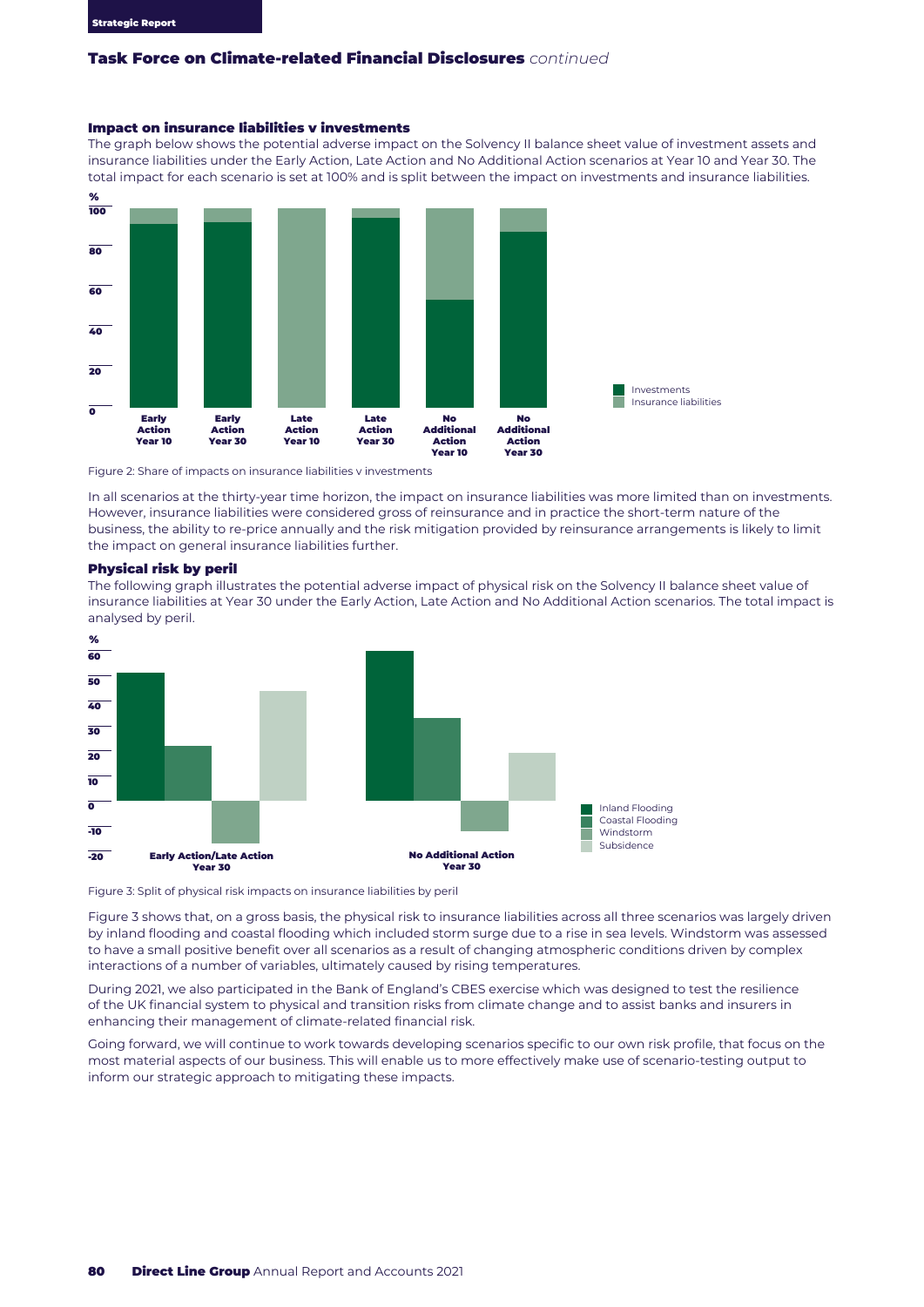## **Underwriting**

Climate change is a key risk facing the insurance industry. It has the potential to affect both the frequency and severity of natural catastrophes and other weather-related events in the UK which are key drivers in the Group's solvency capital requirements. The move to low-carbon vehicles, particularly electric-powered cars, also presents new challenges from which the Group could benefit, for example creating innovative products that enable consumers access to insurance solutions that support the transition to a low-carbon economy. We summarise a number of risks and opportunities in the table below relating to our underwriting activities, and highlight key action and assessment taken in 2021 against these.

| <b>INBOUND</b>                                                                                                                                                                                                                                                                                                                                                                                                                                                                                                                                                                                                                                                                                                                                                                                                                                                                                                                                                                                                                                                                                                                                    | <b>OUTBOUND</b>                                                                                                                                                                                                                                                                                                                                                                                                                                                                                                                                                                                                                                                                                                                                                                                                                                                                                                                                                                                                                                                                                                                                                                                                                           |
|---------------------------------------------------------------------------------------------------------------------------------------------------------------------------------------------------------------------------------------------------------------------------------------------------------------------------------------------------------------------------------------------------------------------------------------------------------------------------------------------------------------------------------------------------------------------------------------------------------------------------------------------------------------------------------------------------------------------------------------------------------------------------------------------------------------------------------------------------------------------------------------------------------------------------------------------------------------------------------------------------------------------------------------------------------------------------------------------------------------------------------------------------|-------------------------------------------------------------------------------------------------------------------------------------------------------------------------------------------------------------------------------------------------------------------------------------------------------------------------------------------------------------------------------------------------------------------------------------------------------------------------------------------------------------------------------------------------------------------------------------------------------------------------------------------------------------------------------------------------------------------------------------------------------------------------------------------------------------------------------------------------------------------------------------------------------------------------------------------------------------------------------------------------------------------------------------------------------------------------------------------------------------------------------------------------------------------------------------------------------------------------------------------|
| <b>Impact of climate change on the Group</b>                                                                                                                                                                                                                                                                                                                                                                                                                                                                                                                                                                                                                                                                                                                                                                                                                                                                                                                                                                                                                                                                                                      | The Group's impact on the environment                                                                                                                                                                                                                                                                                                                                                                                                                                                                                                                                                                                                                                                                                                                                                                                                                                                                                                                                                                                                                                                                                                                                                                                                     |
| - The frequency and severity of natural catastrophes and<br>other weather-related events could be affected by<br>climate change and impact insurance liabilities.<br>- The way we price property underwriting risk due to<br>changes in building codes or standards could be<br>affected.<br>- Liability loss could arise as people suffer losses from<br>climate change.<br>- The transition to electric-powered vehicles could have<br>significant strategic and operational impacts, including<br>fundamental changes to the profile of accidents and the<br>nature of risks, supply chain and repair processes.<br>- Understanding the transition to electric-powered<br>vehicles provides an opportunity to contribute to and<br>benefit from the transition to a greener future. This will<br>ensure optimum risk assessments influence pricing<br>decisions, safeguard efficient repair process in our<br>accident repair centres and help develop new products<br>and propositions for our customers.<br>- Climate change creates an opportunity to enhance our<br>risk-modelling expertise and help strengthen our<br>pricing decisions. | - Remaining active participants in developing solutions to<br>influence the debate on weather-related events<br>provides an opportunity to enhance risk modelling and<br>ensure commercial impacts are understood, particularly<br>how claims and fulfilment operations function, for<br>example flooding and resilient repairs.<br>- Issuing communications on preventative measures<br>customers can take could reduce claims numbers.<br>- Developing further insight into electric-powered<br>vehicles for pricing considerations, the nature of the<br>risks involved, developing efficient repair practices and<br>strengthening technical expertise in our accident repair<br>centres are commercial opportunities.<br>- Integrating electric vehicles into our fleet of courtesy<br>cars to support customer awareness of electric vehicle<br>capability.<br>- Developing products and propositions that could<br>encourage a reduction in emissions and open up<br>potential commercial opportunities, for example our<br>"Mileage MoneyBack" proposition.<br>- Monitoring consumer attitudes to green products and<br>develop insurance solutions that best meet our<br>customers' evolving needs and accelerate the transition |
|                                                                                                                                                                                                                                                                                                                                                                                                                                                                                                                                                                                                                                                                                                                                                                                                                                                                                                                                                                                                                                                                                                                                                   | to a low-carbon future.                                                                                                                                                                                                                                                                                                                                                                                                                                                                                                                                                                                                                                                                                                                                                                                                                                                                                                                                                                                                                                                                                                                                                                                                                   |

## Key Group action 2021

In 2021, we continued to explore the potential longer-term climate-related underwriting risk, and how we can support the transition to a low-carbon economy through underwriting activities.

As a participant in the Bank of England's 2021 CBES exercise, we gained extensive insight into the potential impact of modelled climate scenarios on our insurance liabilities over a thirty-year period; this has also expanded our capabilities to enhance in-house scenarios specific to our own risk profile and most material aspects of our business (see pages 79 and 80).

In our Motor business, we announced a new partnership with Motability Operations Ltd which is due to take effect from 2023 (see page 8). The Motability Scheme helps over 640,000 individuals gain access to mobility with lease terms on most vehicles being three years. Over the course of the 10-year partnership we expect the number of electric vehicles we insure to grow significantly, providing valuable underwriting data, insight and capability into the future of vehicle technology and repair, crucial for building long-term strategic resilience against key transition risks.

Demonstrating our commitment to developing insurance products that can support the transition to a low-carbon economy, in Q4 2021 we announced our first 'green' motor insurance solution, launching a fully electric vehicle insurance package to new Direct Line customers (see below).

## Making electric easy

Our Direct Line brand is working to make electric easy for our motor insurance customers, offering all new business customers access to a bundle of electric vehicle essentials as well as insurance that covers batteries and charging cables. The bundle includes discounted access to public and community charging, discounted home charger installation, help with grants and discounted parking for electric vehicles\*. Our customers also benefit from our repair expertise via our network of body shops.

\* One bundle per Direct Line motor policy, available to new customers only who buy between 28/10/2021 and 31/10/2022. Free bundle provided by Zoom EV for 12 months from activation and validation of Zoom EV account.

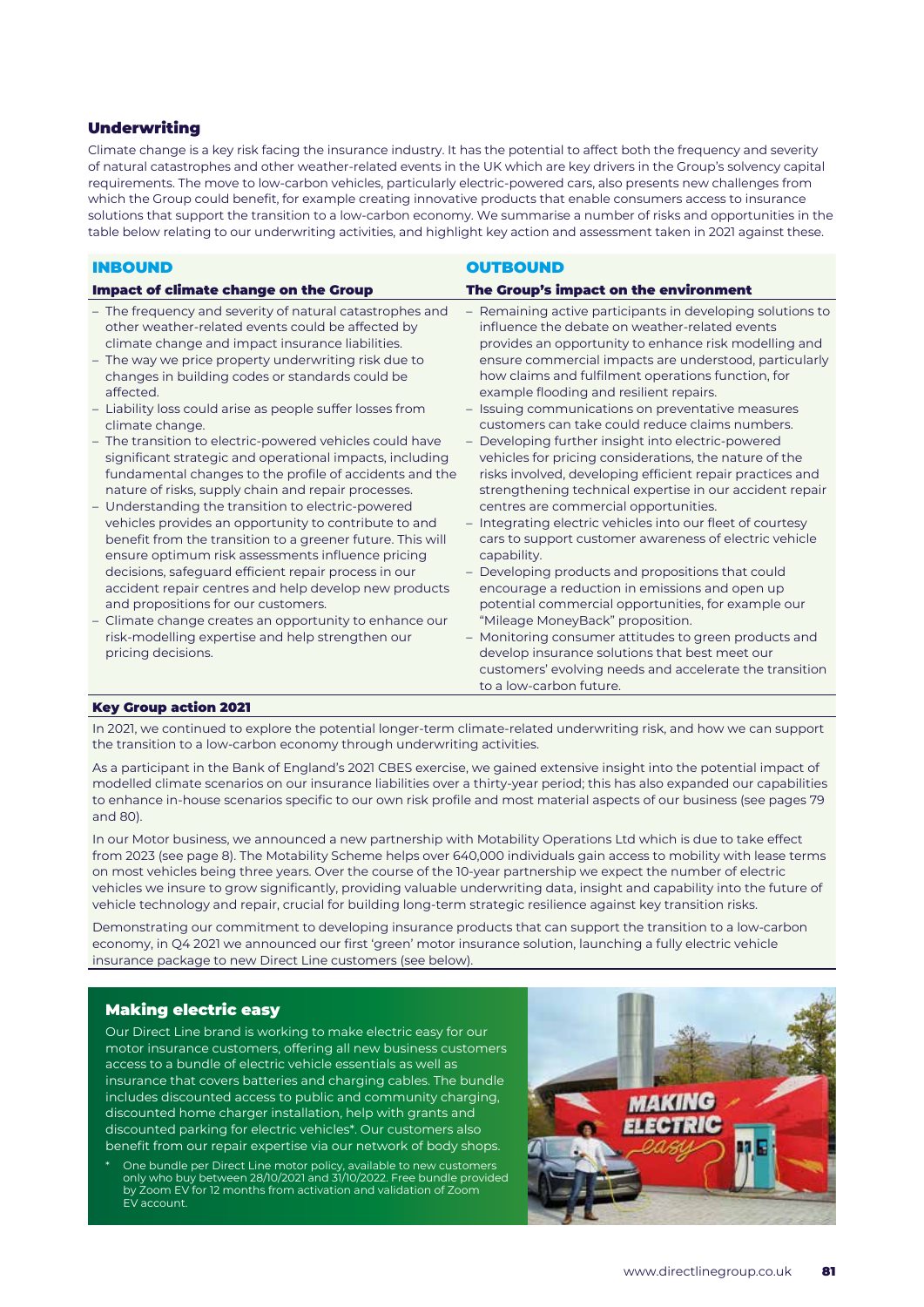## Operations

Given the scale of our operations we are all the more determined to ensure action is taken to reduce our impact on the environment. To support this, we are setting clear, transparent and science-based emission reduction targets, improving the way individual business areas operate and exploring the way we leverage our relationship with suppliers. Our operations are also exposed to physical and transition risks, such as possible disruption to direct operations due to the physical impacts of climate change, and we could also see a rise in operating costs through carbon cost increases and regulatory requirements designed to limit GHG emissions. We summarise a number of risks and opportunities in the table below relating to our operations, and highlight key action and assessment taken in 2021 against these.

#### INBOUND

## **OUTBOUND**

| Impact of climate change on the Group                                                                                                                                                                                                                                                                                                                                                                                                                                                                                                                                                                                                   | The Group's impact on the environment                                                                                                                                                                                                                                                                                                                                                                                                                                                                                                                                                                                                                                                                                                                                                                                                                              |  |
|-----------------------------------------------------------------------------------------------------------------------------------------------------------------------------------------------------------------------------------------------------------------------------------------------------------------------------------------------------------------------------------------------------------------------------------------------------------------------------------------------------------------------------------------------------------------------------------------------------------------------------------------|--------------------------------------------------------------------------------------------------------------------------------------------------------------------------------------------------------------------------------------------------------------------------------------------------------------------------------------------------------------------------------------------------------------------------------------------------------------------------------------------------------------------------------------------------------------------------------------------------------------------------------------------------------------------------------------------------------------------------------------------------------------------------------------------------------------------------------------------------------------------|--|
| - Operating costs could rise due to potential carbon cost<br>increases, regulatory requirements designed to limit<br>carbon emissions and as a result of failure to improve<br>operational efficiencies. This would drive the need for<br>more aggressive energy reduction measures across<br>the Group.<br>- Frequency and severity of natural catastrophes and<br>other weather-related events could impact direct<br>operations leading to business interruption.<br>- Total Scope 3 emissions could either increase or reduce<br>as a result of how we manage our supply chain.<br>particularly the goods and services we purchase. | - A failure to set long-term emission reduction targets<br>for business operations could see energy consumption<br>increase.<br>- Investing in energy-efficient features and equipment<br>across our office estate and accident repair centres<br>provides the opportunity to reduce energy<br>consumption, which could otherwise increase.<br>- Improving operational efficiencies can save on energy<br>consumption particularly in our roadside rescue and<br>recovery business and in our repair centres.<br>- Encouraging employees to make environmentally<br>conscious decisions can enhance education, increase<br>recycling rates and save on consumption over the<br>long term.<br>- Once validated, our new Science-Based Targets will<br>ensure we have a clear and transparent route to further<br>reduce and monitor our Scope 1, 2 and 3 emissions. |  |

#### Key Group action 2021

In 2021, we remained committed to reducing the impact of our operations on the environment and continued to make progress to mitigate the impact physical and transition risk could have on our operations.

At the end of 2020 we announced our commitment to set science-based reduction targets for our Scope 1, 2 and 3 emissions via the SBTi and in 2021 we continued to make progress against this. Working with environmental consultancy Carbon Intelligence, we plan to submit the targets to the SBTi for their independent validation in 2022.

We also joined the Race to Zero in 2021, taking a leadership position as we reduce GHG emissions. It means we will set targets in line with a 1.5°C emissions scenario where we are aiming to achieve net zero emissions by 2050 at the latest.

We have also continued to offset the carbon emissions from our operations we can't yet avoid, see pages 71 and 73 for further information.

Throughout 2021, we continued to implement further operational efficiencies and improve long-term operational resilience against climate-related matters, key action included:

- Launching our **Supply Chain Sustainability Programme**, which outlines our plan for the next ten years to support the reduction of Scope 3 emissions in our supply chain (see below); and
- Embedding new solutions in our Auto Services repair centres by making use of alternative fuels, offering customers the option of choosing 'green' parts in vehicle repairs and moving away from reliance on gas powered repair processes (see page 74 for more information).

### Supply Chain Sustainability Programme

We are using our established relationships and purchasing capabilities through procurement to mitigate our risks by seeking to reduce the emissions in our supply chain. The Group's Ethical Code already sets out our expectations of suppliers that they should support a precautionary approach to environmental challenges, promote greater environmental responsibility and encourage the development of environmentally friendly technologies.

We have launched our Supply Chain Sustainability Programme which outlines our plan for the next ten years. We recognise this will be a gradual process but by acting now we can work with suppliers by signalling our expectations so that we can make the transition to a pathway consistent with a 1.5°C emissions scenario.

#### Our approach means:

- Engaging with our largest emitting suppliers to encourage them to sign up to SBTi targets or an equivalent.
- Requesting information on what efforts firms have made to measure their carbon footprint across Scopes 1, 2 and 3 and their plans to reduce emissions, including targets.
- Changing our sourcing approach on appropriate contracts by introducing a sustainability rating that will increase over the next ten years, which could exclude prospective suppliers if they have no plans to reduce emissions.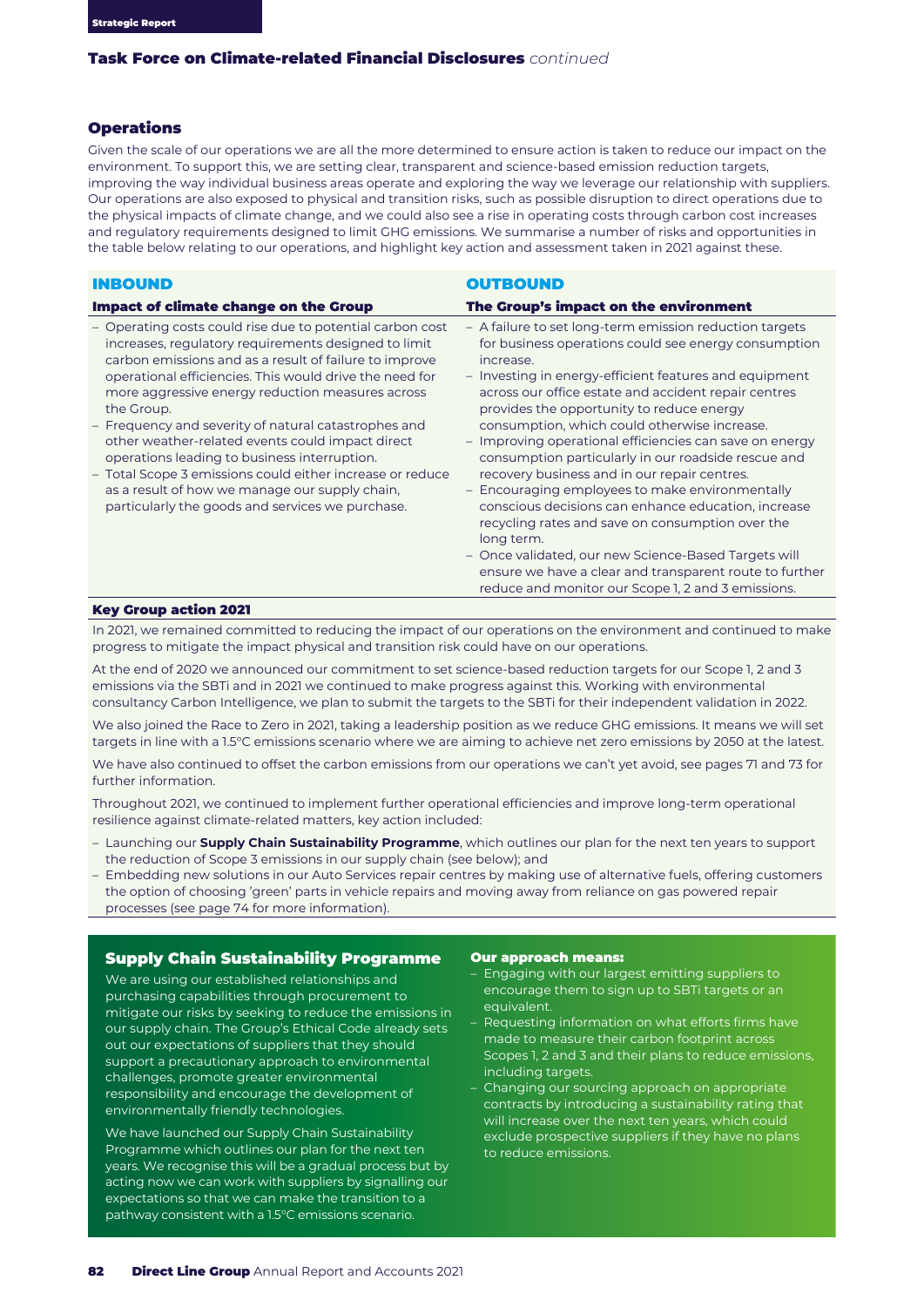## Investments

In recent years we have started to integrate more ESG considerations into our investment strategy, recognising this is a long-term process which will require assessment and challenge to inform future decision making. We know that the impacts of potential physical and transition risks arising in the wider economy will have an impact on our investment portfolio, through their influence on the value of assets. For example, our portfolio is exposed to physical risks through our investment in companies that are exposed to disruption from adverse weather events across their supply chain. It is also exposed to transition risks, where companies that we are invested in are not adapting their strategy to a low-carbon future. However, the transition to a low-carbon economy also creates significant investment opportunities.

We have committed to ensuring our entire investment portfolio is net zero emissions by 2050. In the table below, against the inbound and outbound impacts our investment portfolio brings regarding climate risk, we summarise key climate initiatives started in 2021.

| <b>INBOUND</b>                                                                                                                                                                                                                                                     | <b>OUTBOUND</b>                                                                                                                                                                                                                                                                                                                                                                                                                     |
|--------------------------------------------------------------------------------------------------------------------------------------------------------------------------------------------------------------------------------------------------------------------|-------------------------------------------------------------------------------------------------------------------------------------------------------------------------------------------------------------------------------------------------------------------------------------------------------------------------------------------------------------------------------------------------------------------------------------|
| <b>Impact of climate change on the Group</b>                                                                                                                                                                                                                       | The Group's impact on the environment                                                                                                                                                                                                                                                                                                                                                                                               |
| - The impacts of physical and transition risks arising in the<br>wider economy could have an impact on our investment<br>portfolio, through their influence on the value of assets<br>and the potential for certain carbon-intensive assets to<br>become stranded. | - Working to ensure our climate strategy is aligned with<br>the Race to Zero campaign on climate change, we can<br>reduce the impact of climate risk on our financial assets.<br>The transition to a low-carbon economy will require<br>large scale public and private market investment. This<br>creates opportunities for institutional investors like<br>ourselves to ensure capital is directed to help with<br>the transition. |
| <b><i>VAY CHAIR SALLAH 3031</i></b>                                                                                                                                                                                                                                |                                                                                                                                                                                                                                                                                                                                                                                                                                     |

#### Key Group action 2021

At the beginning of 2021 we implemented our climate strategy for corporate bond portfolios which represent around two-thirds of assets held. The initiatives are summarised below:

- We have committed that by 2030 the Group will have reduced by 50% the weighted average carbon intensity of corporate bond portfolios (from a 2020 base year).
- Given the need for a phaseout of thermal coal power production (since it's one of the most carbon-intensive forms of energy generation), bond issuers that generate >5% of revenues from thermal coal activity (mining or power production) have been divested unless the company is taking positive climate action<sup>1</sup>.
- We do not invest in companies opening new thermal coal mines or thermal coal power plants.
- Investment within corporate bond portfolios will increasingly be tilted towards companies evidencing they are taking the transition to a low-carbon economy most seriously. These will be companies that have committed to setting Science-Based Targets, or those with a 2°C or better carbon performance alignment from the transition pathway initiative.
- The exclusion of companies with an MSCI Low Carbon Transition Category of "asset stranding".

The actions detailed in the table above form part of the ongoing development of the wider ESG framework underpinning investments. In terms of holding investments in other companies, those with higher reported ESG credentials have more sustainable practices which better align to our investment, environmental and social goals. As such, a requirement of all investment-grade corporate bond portfolios is that each portfolio must maintain a minimum MSCI ESG rating of 'A' or better.

Looking through the climate lens, we also have in place the following current initiatives:

- We actively encourage our investment managers to invest in green bonds. Green bonds are designated bonds intended to encourage sustainability and to support climate-related or other environmental projects. All our relevant corporate bond mandate guidelines now direct the portfolio manager to purchase a green bond where the risk return characteristics are similar to those of a comparable non-green bond.
- Within our investment property portfolio all assets must have an Energy Performance Certificate of 'D' or better, or a plan and funds in place to achieve that level. The property portfolio also has a tailored set of end 2022 ESG targets covering, inter alia, carbon, energy, water and waste.

A key objective to enhance further our climate objectives in 2022 is to submit Science-Based Targets for the investment portfolio. The setting and validation of investment targets will form part of our wider application with the SBTi.

#### Using our influence

We are committed to using our influence to drive wider change. For example, we expect all of our investment managers to be signed up to the UN Principles for Responsible Investment. We also talk regularly to our external asset managers to understand (and where necessary, challenge) how they are using their global presence, size and leverage to engage and encourage corporations to tackle climate change.

Note:

1. Companies taking positive climate action are defined as those that are committed to setting Science-Based Targets or have a 2°C or better carbon performance alignment from the transition pathway initiative.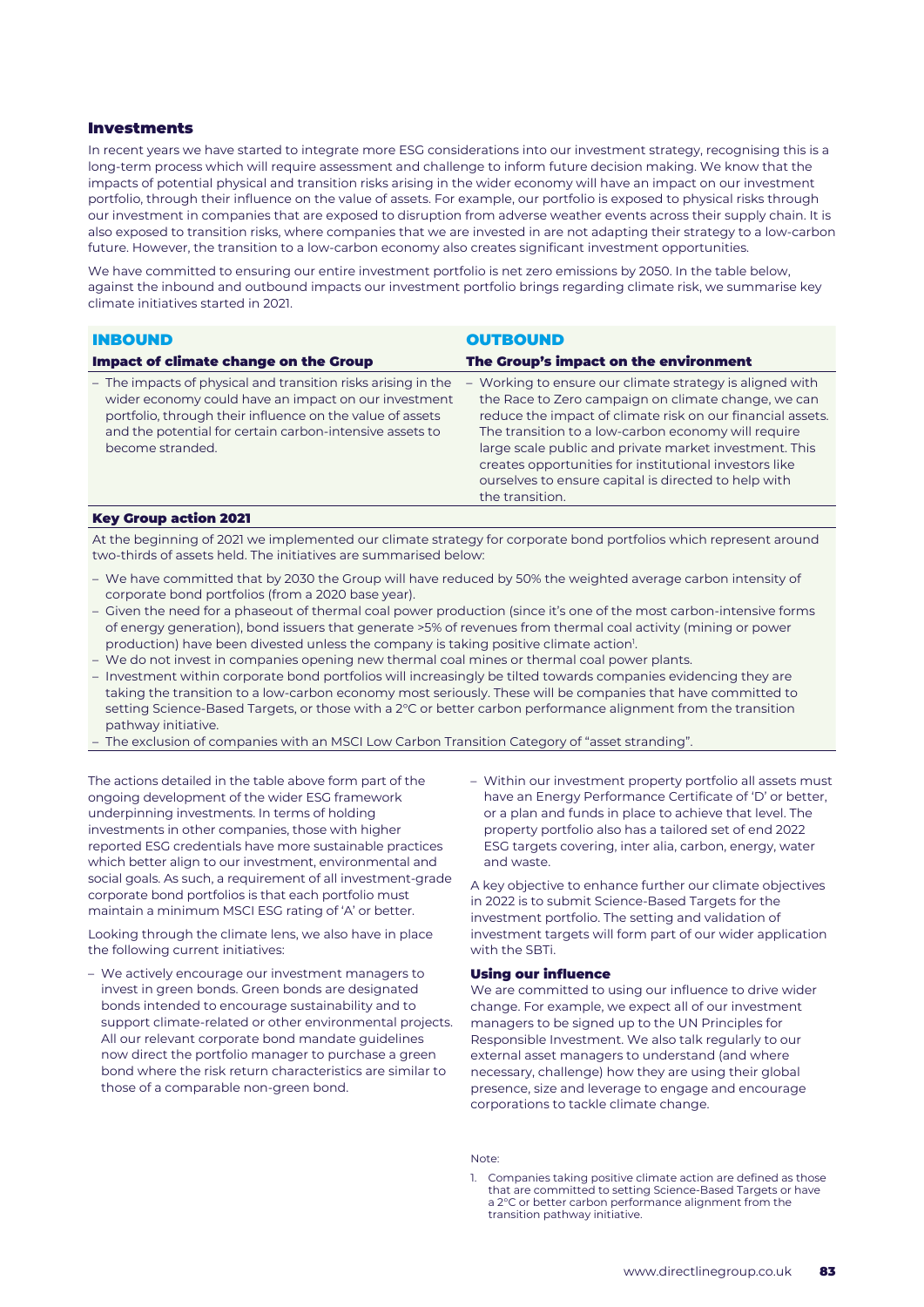## Risk Management

#### Enterprise Risk Management Strategy and Framework

The Enterprise Risk Management Strategy and Framework sets out the Group's approach to setting risk strategy and for managing risks to the strategic objectives and day-to-day operations of the business. Further information can be found in the Risk management section of the Strategic report on page 89.

#### **Risk taxonomy**

The effects of climate change are wide-ranging, affecting many risks across the risk universe. For this reason, the Group reflects the effects of climate change in the drivers of those risks which are defined in the Group Risk Taxonomy rather than adding climate change as a separate risk category. For example, the effects of climate change would be a driver of meteorology risk, which is a subset of underwriting risk.

#### **Risk impact**

The impacts of all risks, events and action plans are rated using the Impact Classification Matrix which facilitates a consistent approach to the sizing and categorisation of risk across the Group. This includes those risks relating to climate change, and allows the Group to determine the relative significance of climate-related risks in relation to other risks.

### Climate-related risk identification process **Annual risk identification process**

Each year, the business is required to review all current and developing risks which could impact on the achievement of strategic objectives. This process includes assessing risk drivers, such as those due to climate change, and their potential impact and likelihood of risk crystallisation on both an inherent and residual basis, in addition to identifying the position which aligns with risk appetite.

#### **Regulatory monitoring**

The Group monitors and reviews relevant outputs from the FCA, the PRA, European supervisory authorities (including the European Insurance and Occupational Pensions Authority ("**EIOPA**")), the European Commission and Her Majesty's Treasury, to consider existing and emerging regulatory requirements.

During 2021, this included reviewing:

- the PRA's launch of the 2021 Climate Biennial Exploratory Scenario on financial risks from climate change;
- the FCA's Policy Statement confirming the introduction of a new comply or explain listing rule requiring companies with a UK premium listing to include a statement in their annual report for accounting periods beginning on or after 1 January 2021 which sets out whether they have made disclosures consistent with the recommendations of the TCFD;
- the HM Treasury roadmap 'A new chapter for financial services', which confirms that the UK Government will implement an integrated Sustainability Disclosures Requirement which will require businesses to disclose their risks and opportunities from, and impact on, the climate and the environment; and
- the minutes of the PRA and FCA's joint Climate Financial Risk Forum.

We continue to monitor future developments and reviews are summarised and distributed to relevant stakeholders, and, where necessary, responses are co-ordinated and overseen by members of Second Line of Defence.

#### **Emerging risk process**

In addition to the annual risk review process, the Group has in place an emerging risks process which facilitates the identification, management and monitoring of new or developing risks which are difficult to quantify or are highly uncertain. The Group records emerging risks within an Emerging Risk Register. An update on emerging risk is presented to the Risk Management Committee twice a year, and the Board Risk Committee annually, and is supplemented by deep dives on selected emerging risks.

Climate change is one of the Group's most prominent emerging risks and is owned by the Executive Committee with regular oversight provided by the Climate Executive Steering Group, consisting of First Line of Defence subject matter experts from around the business where the impact of climate change is the highest, in addition to Second Line of Defence subject matter experts who provide oversight and challenge of risk management activity relating to this.

Each emerging risk is owned by an Executive sponsor to help ensure alignment of how it is managed to the strategic objectives and priorities.

#### Climate risk modelling

The predominant direct physical drivers of risk to the Group's capital position are major UK floods and windstorms. Whilst additional risks such as freeze and subsidence are less material to capital requirements, these are modelled within the Group's Internal Economic Capital Model and reviewed at least biennially.

The influence of climate change is difficult to isolate from the complex oceanic and atmospheric processes driving UK weather. The Group uses catastrophe models to capture these factors, and in turn these models are regularly reviewed against specific criteria including how they have considered latest scientific thinking, to ensure they appropriately capture the Group's risk profile. Responsibility for this work sits within the Capital Management function.

Our most exposed policies renew annually and are priced according to risk. Pricing algorithms use sophisticated rating engines to account for recent trends and are supplemented with views of catastrophic risk to seek to ensure sufficient pricing. These prices will evolve as climate change influences manifest themselves through changing loss patterns, and views of catastrophic risk develop because of rising sea levels, changes in precipitation rates and urban resilience.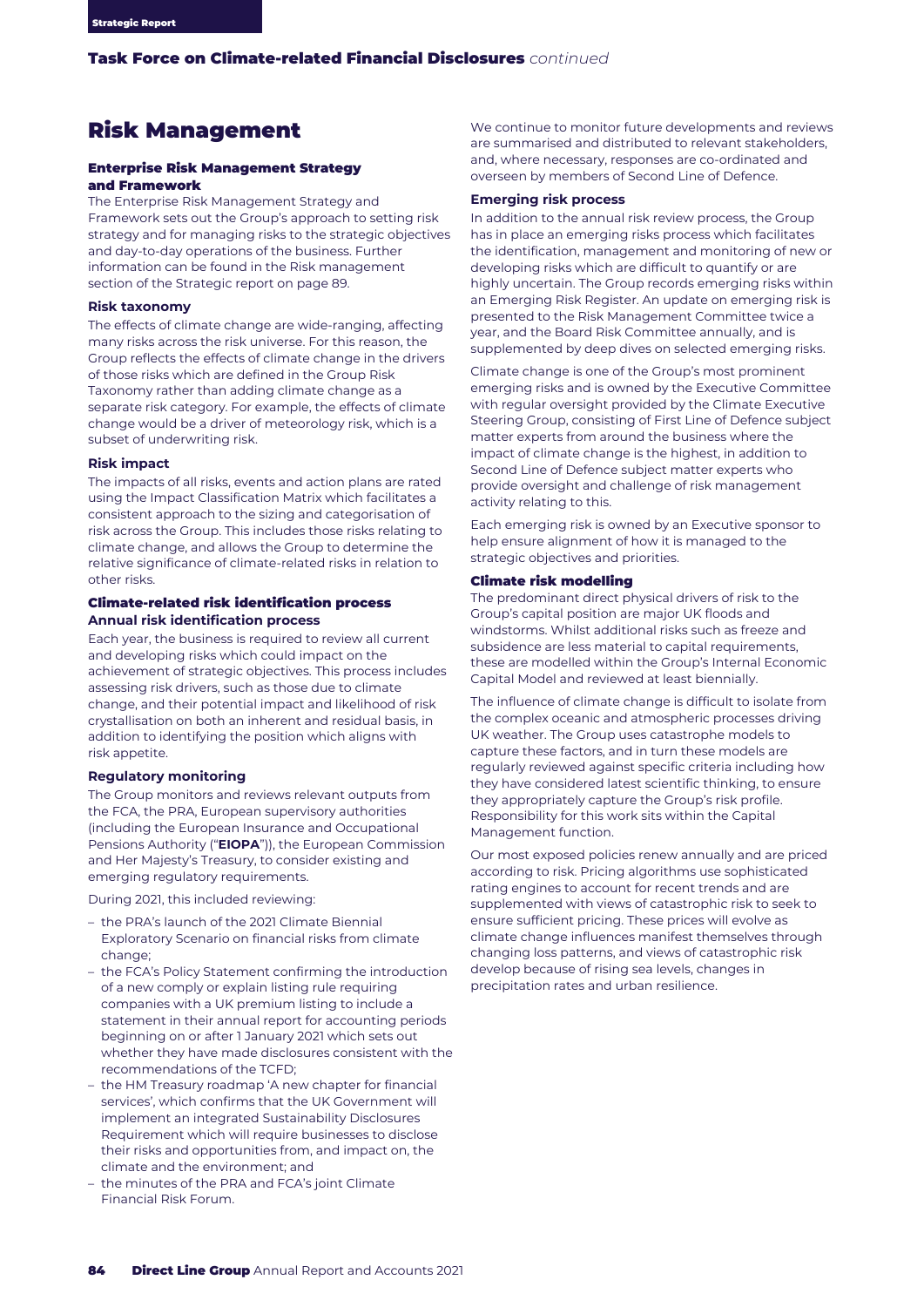Risk pricing models are built using historical data covering a multi-decadal time period for perils most likely to be influenced by climate change. This allows us to understand and incorporate long-term signals and past trends into our modelling. These models benefit from considerable amounts of internal and externally purchased data. External data is reviewed and updated regularly, and we maintain a relationship with data suppliers to understand the methodologies and assumptions in their work. Nevertheless, the underlying trends can be difficult to measure as they emerge through infrequent one-off catastrophe events and may have additional contributory factors (for example, deforestation increasing the pace of rainwater run-off upstream of a flood). Furthermore, future trends are likely to differ from past projections. As such, we recognise a range of uncertainty as to current and future impacts.

Increases in frequency and severity of large catastrophe weather events are mitigated by the Group's use of catastrophe excess of loss reinsurance. This reinsurance covers property (Personal Lines and Commercial) and Motor physical damage losses; in addition to significant capital benefits, it transfers the volatility of low-frequency, high-severity natural perils events away from the Group. The reinsurance purchase decision is a combination of catastrophe modelling, capital analysis, the Group's risk appetite, cost of cover and the overall income statement impact. Cover is purchased with an upper limit equivalent to a 200-year modelled loss and the retention will be based upon the amount that the Group is willing to sustain from such a loss. In addition, we purchase risk covers to protect against large individual commercial losses and we make extensive use of Flood Re to cede high flood risk residential properties.

## Metrics and targets

We use a variety of indicators across the different lines of our business to assess, monitor and manage our climaterelated risks and opportunities.

## Underwriting

#### **Weather-related loss impact**

The predominant direct physical drivers of catastrophe weather risk from a capital perspective are major UK floods and windstorms. The last peak of windstorm activity was in the late 1980s and early 1990s; the last decade being particularly benign in comparison, by contrast, flood has seen more elevated activity.

Catastrophe reinsurance is purchased annually to protect against event losses greater than £150 million and additional reinsurance cover protects against large individual commercial losses (see page 43). Use of the Flood Re scheme mitigates against the highest individual residential flood risks.

The Group uses sophisticated modelling techniques to determine the expected losses from severe weather events and uses these to set a weather load for budgeting purposes. The following graph shows the impact of severe weather events relative to the weather load; the trend is downwards reflecting recent benign activity, although there is significant variability. The 2018 peak was driven by the 'Beast from the East' freeze event whilst the 2015 peak was a result of a number of weather events in December which caused severe flooding across the UK.

#### Severe weather losses (actual % of expected loss)



Impact of severe weather on combined operating ratio (pt)



...... Expected

These results can be translated to impacts on the Group's combined operating ratio<sup>1</sup>; the relatively benign 2019 year for example improved the Group's combined operating ratio by nearly two percentage points against plan.

The frequency and severity of extreme weather events will be affected by climate change, which in turn will affect our view of risk, how we price severe weather risk, and the type and level of reinsurance we purchase to protect our balance sheet.

#### **Home**

Key risk indicators are produced by Underwriting and reviewed quarterly through relevant business forums. The key climate change-related activities are flood, subsidence and weather incidents. For flood and subsidence perils, we monitor the Group's market share for risks deemed to be in the high- or very high-risk segments. We also monitor and review the proportion of policies ceded to Flood Re. Each peril is monitored against set tolerances, with movements in amber or red ratings generating investigation and action as required. We maintain a view of trends and look to take action where a trend is likely to result in a breach of tolerance.

#### Note:

1. See glossary on page 248 for definition.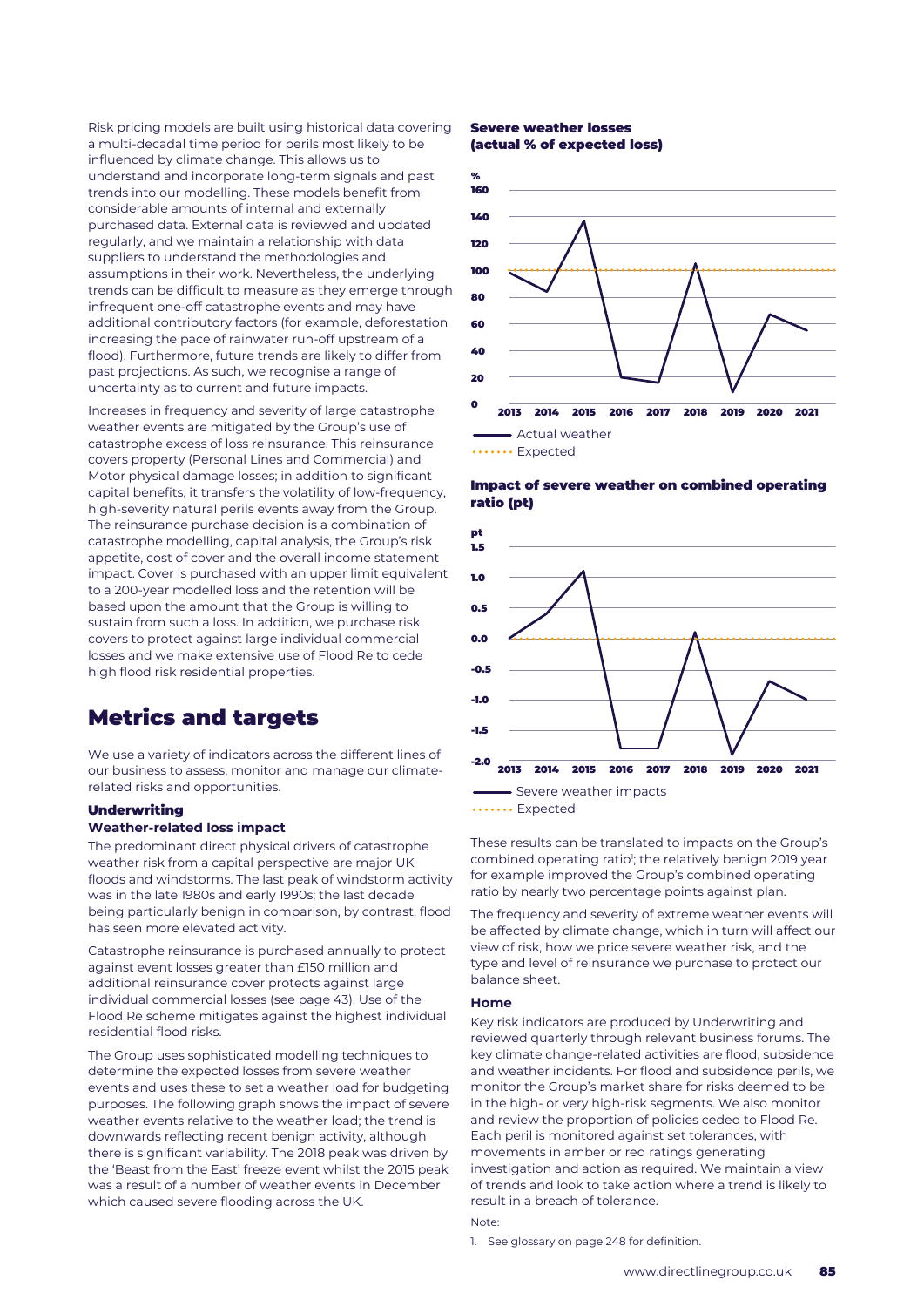### **Subsidence**

Subsidence as a peril is a relatively low overall cost, however a subsidence event can be very costly. We monitor this risk via our subsidence market share by geo risk classification. This risk classification aims to give a market view of geographic risk of having a subsidence claim. This enables us to understand the proportion of subsidence risk that we write compared to our estimate of the total in the market.

The classifications take the geographic factors in the subsidence buildings models and not the individual property estimated sums insured.

#### **Flooding**

Governments have been working with insurers since 2000 to help make flood risk insurance more affordable. In 2016, a previous solution was replaced with a longer-term plan, called Flood Re. Every insurer that offers home insurance in the UK, the Group included, must pay into the Flood Re scheme. This levy has raised £180 million every year which is used to cover the flood risks in home insurance policies.

To ensure the Group and its customers benefit from the levy and guard against the highest of flood risks, we monitor the volume and proportion of policies we are ceding to Flood Re. Properties are eligible to be ceded to Flood Re when they meet certain criteria. Since early 2019, the cost to cede policies to Flood Re has dropped, driving an increase in ceded volumes.

#### **Motor**

The Group's motor market is diversified throughout the UK, and weather-related claims make up a very small part of total motor claims. As such we do not currently consider there to be any valuable climate-related risk indicators that can be tracked for this portfolio.

In order to track the transition towards electric and alternatively fuelled vehicles (such as hybrids), we monitor both the number and proportion of policies we underwrite for these types of vehicles as well as electric vehicle and alternatively fuelled vehicle registration data from The Society of Motor Manufacturers and Traders.

#### Operational

#### **Our performance to date**

We are proud of the progress we have made on reducing emissions and have a record of setting targets to hold the business to account. In 2013 we set two Group-wide environmental targets for our Scope 1 and 2 GHG emissions which we have tracked, reported against and successfully met in 2020. The two targets we set were:

- a 57% reduction in emissions (Scope 1 and 2) on a like-for-like basis by the end of 2020 against a 2013 baseline. In 2021, we saw a 61% reduction in energyrelated emissions, which takes into account the impact of Covid-19 where mixed model working measures altered our energy usage; and
- a 30% reduction in energy consumption on a like-for-like basis by the end of 2020 against a 2013 baseline. This year we again delivered a 45% reduction in energy consumption, which takes into account the continued impact of Covid-19.

Overall, in 2021, we saw an increase in emissions under our direct control compared to 2020, which is explained by an increase in activity in vehicles being repaired in our Auto Services business as a result of Covid-19 restrictions being eased during the year. We have also for the first time this year calculated and included our homeworking emissions under the Scope 3 'Employee Commuting' category in recognition of more colleagues working from home.

#### **Holding ourselves to account in the future: Setting Science-Based Targets across Scopes 1, 2 and 3**

We are pleased with the success we have made in reducing our Scope 1 and 2 emissions having met the two targets we set as planned. We now want to go further because we believe transparency can guide the business in making targeted interventions as part of our carbon reduction strategy:

- We continue to break out our Scope 1 and Scope 2 emissions into separate performance figures across our office sites and accident repair centres and disclose a Scope 3 footprint, with greater clarity of the activities under our direct control, as well as our supply chain emissions. See page 72 for our 2021 emissions data.
- Throughout 2021, we continued to place an increasing focus on calculating and validating our emissions data across all areas of the business, including our Operations, Supply Chain and our Investments which are embedding plans to reduce carbon footprint.

We are undertaking this activity because we want to enhance our carbon reduction strategy. To go further we are committed to setting Science-Based Targets for Scope 1, 2 and 3 emissions via the SBTi and this year we joined the Race to Zero because we recognise our role in taking a leadership position as we reduce emissions. It means we will set targets in line with a 1.5°C emissions scenario where we are aiming to achieve net zero emissions by 2050 at the latest. We will submit our science-based reduction targets for validation by the SBTi in 2022.

#### Investments

More than 100 financial institutions have publicly committed to set emissions reduction targets through the SBTi. In 2018, the SBTi launched a project to help financial institutions align their lending and investment portfolios with the ambitions of the Race to Zero campaign. The project audience includes universal banks, pension funds, insurance companies and public financial institutions.

Our long-term goal is for our entire investment portfolio to be net zero emissions by 2050, in line with the aims of the Race to Zero campaign. To support this aim we have an interim target of a 50% reduction in weighted average carbon emissions intensity by 2030 (from a 2020 base year) within our corporate bonds portfolio, the largest asset class within the investment portfolio.

Carbon intensity is the GHG emissions intensity per \$1 million of sales. Normalising by sales allows the investor to compare carbon efficiency of different-sized firms within the same industry and has become a standard metric used in the investment industry.

We will continue to progress towards setting Science-Based Targets for the investment portfolio in line with SBTi's guidance and plan to submit these targets for validation to the initiative in 2022.